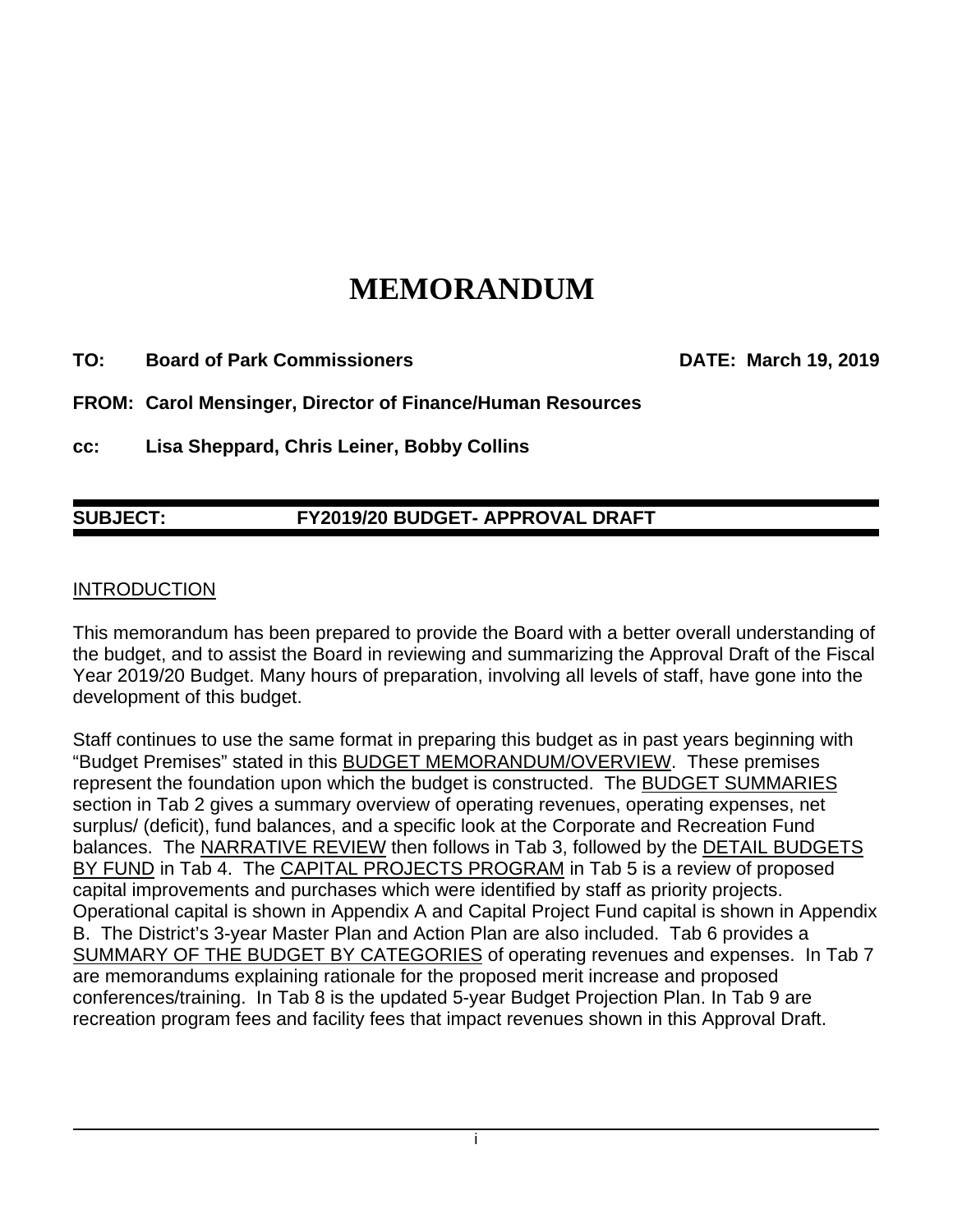### BUDGET PREMISES

The Fiscal Year 2019/20 Budget and related capital improvement/project program were developed based upon the following premises:

- 1. To continue to provide existing levels of service and to provide the residents of the Glencoe Park District with new and increased levels of service at the Takiff Center, as well as other facilities and parks within the District, as directed.
- 2. The Park District adopted an *operating* Tax Levy Ordinance this past November in the amount of \$4,546,000 for tax year 2018 (Fiscal Year 2019/20). This operating levy represents a 4.21% increase over the previous year, and as in prior years is intended to capture all new growth available in the midst of the tax cap. The *total* levy also includes \$1,164,500 in debt service for principal and interest payments on the District's two outstanding bond issues.
- 3. Strive to maintain a Board-approved level for annual operating reserve fund balances within both the Corporate Fund (50%) and Recreation Fund (50%), per the District's Fund Balance Policy. Staff is pleased to report that the FY2019/20 budget reflects an increase in reserve levels above the minimum*.*
- 4. Based on the District's ability to meet these Fund Balance Policy requirements, it is the Board's past practice and philosophy to commit a portion of these monies to future Master Plan projects. Typically this is done by formal board action after the annual audit is approved in June.
- 5. The proposed capital program provides for maintenance, improvements and equipment purchases. Staff recommends that the capital program include the following:
	- A. The **Capital Projects Fund (65)** be used to fund **\$682,200** in projects, of which **\$672,200** are new projects, and **\$10,000** is a general contingency amount. (See Tab 5).
	- B. The **Corporate Fund** be used to fund **\$275,800** in **operational** capital improvements.
	- C. The **Recreation Fund** be used to fund **\$39,480** in **operational** capital improvements.
	- D. The **Special Recreation Fund** be used to fund **\$175,000** in **operational** ADArelated capital improvements.
	- E. The **Liability Fund** be used to fund **\$1,000** in **operational** safety related capital items.
	- F. The **Trust Fund** be used to fund **\$41,449** in capital improvements at the Beach.
	- G. The **Master Plan Capital Fund (69)** be used to fund **\$1,840,500** in capital improvements/projects related to the master plan. New projects to be started in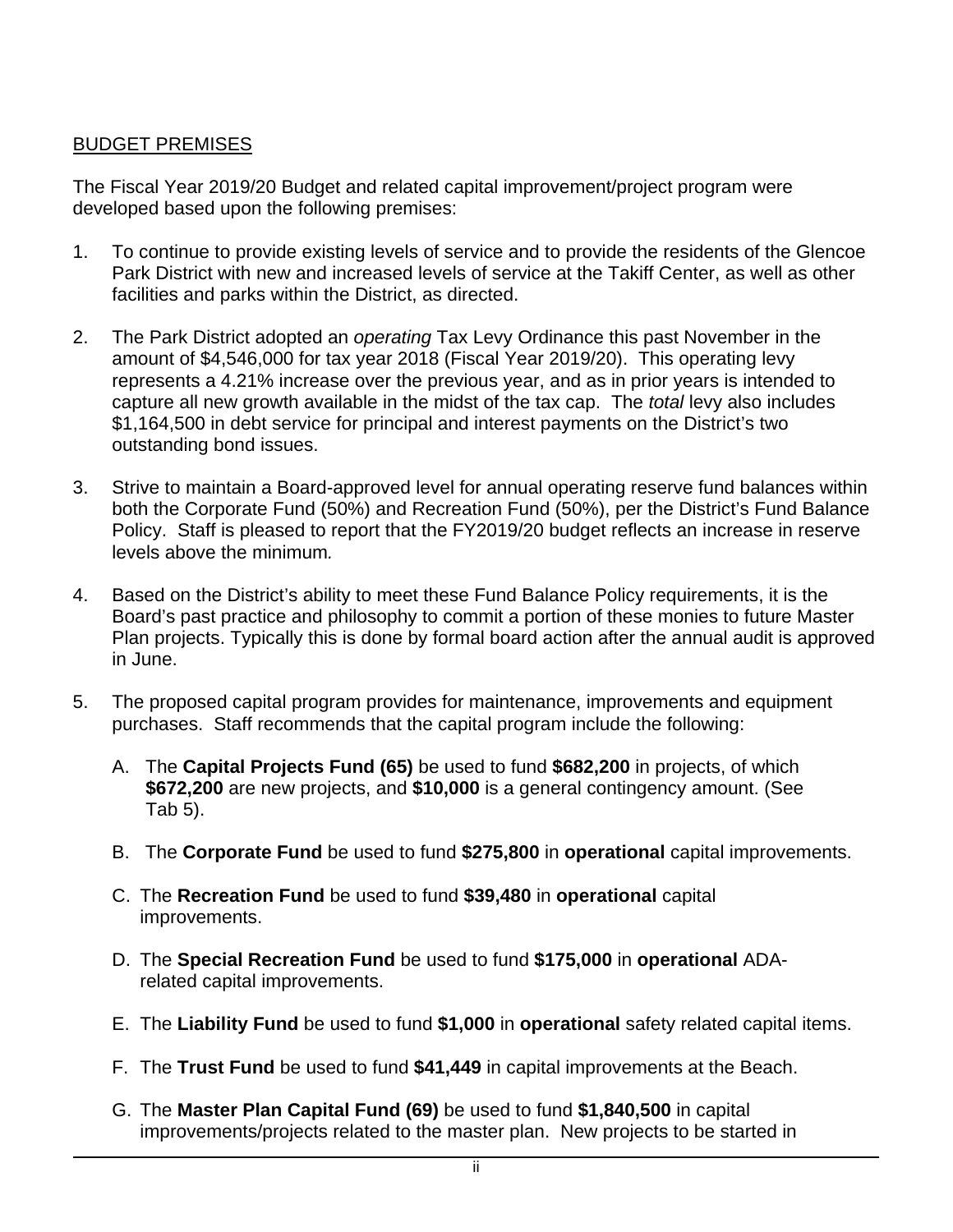FY2019/20 include Outdoor Play Area Renovation at Takiff, North Schuman Overlook, Halfway House and Beach House Improvements, as well as design fees for the Old Green Bay Linear Trail Project.

- 6. Each year, the Park Board authorizes a merit pool which is spread to Grade 1 (full-time) employees, excluding the Executive Director's position. A 3.0% merit pool is included in the Approval Draft of the Fiscal Year 2019/20 Budget. The County Clerk will use a 2.1% CPI factor for calculation of the tax cap in tax year 2018. See Tab 7 for an additional detailed memo on the proposed merit pool.
- 7. Accomplish #1-6 above, in accordance with the already adopted tax levy and the Park Board's historically expressed desire of maintaining the composite tax rate at a responsible level which is reflective of the community's preparedness to support local park and recreation services.

## BUDGET SUMMARIES

This part provides a financial summary of all funds as related to:

- 1. Revenues (Table I)
- 2. Expenditures (Table II)
- 3. Net Surplus/ (Deficit) (Table III)
- 4. Fund Balances (Table IV)
- 5. Corporate and Recreation Fund Balance Summaries
- 6. Summary of Recreation Program By Program Category
- 7. Overview of Recreation Fund Budget

As of **February 28, 2019**, the projected **Designated Operating Fund Balance in the Corporate Fund** of **\$2,468,613** meets the reserve guideline of 50% of operating expenditures.

As of **February 28, 2019** the projected **Designated Operating Fund Balance in the Recreation Fund** of **\$3,908,265** meets the reserve guideline of 50% of operating expenditures.

As of **February 29, 2020,** given that budget projections are accurate, the operating fund balance in the Corporate Fund will stand at approximately **\$2,391,802**, and in the Recreation Fund, it will stand at approximately **\$3,661,213.** Note, these balances also reflect the \$1 million in "committed" fund balances that will be officially transferred to the Master Plan Capital Fund in FY2019/20.

Given these fund balance levels, and per the District's Fund Balance Policy, staff again would propose that (in June after the annual audit has been approved) a portion of the Corporate and/or Recreation Fund balances be specifically "committed" to be used for future Master Plan projects. In the past six years, the Board has now approved a total of \$5.8 million to be "committed" for future master plan improvements/capital projects, which means no added debt for taxpayers to complete projects identified as part of the master plan process.